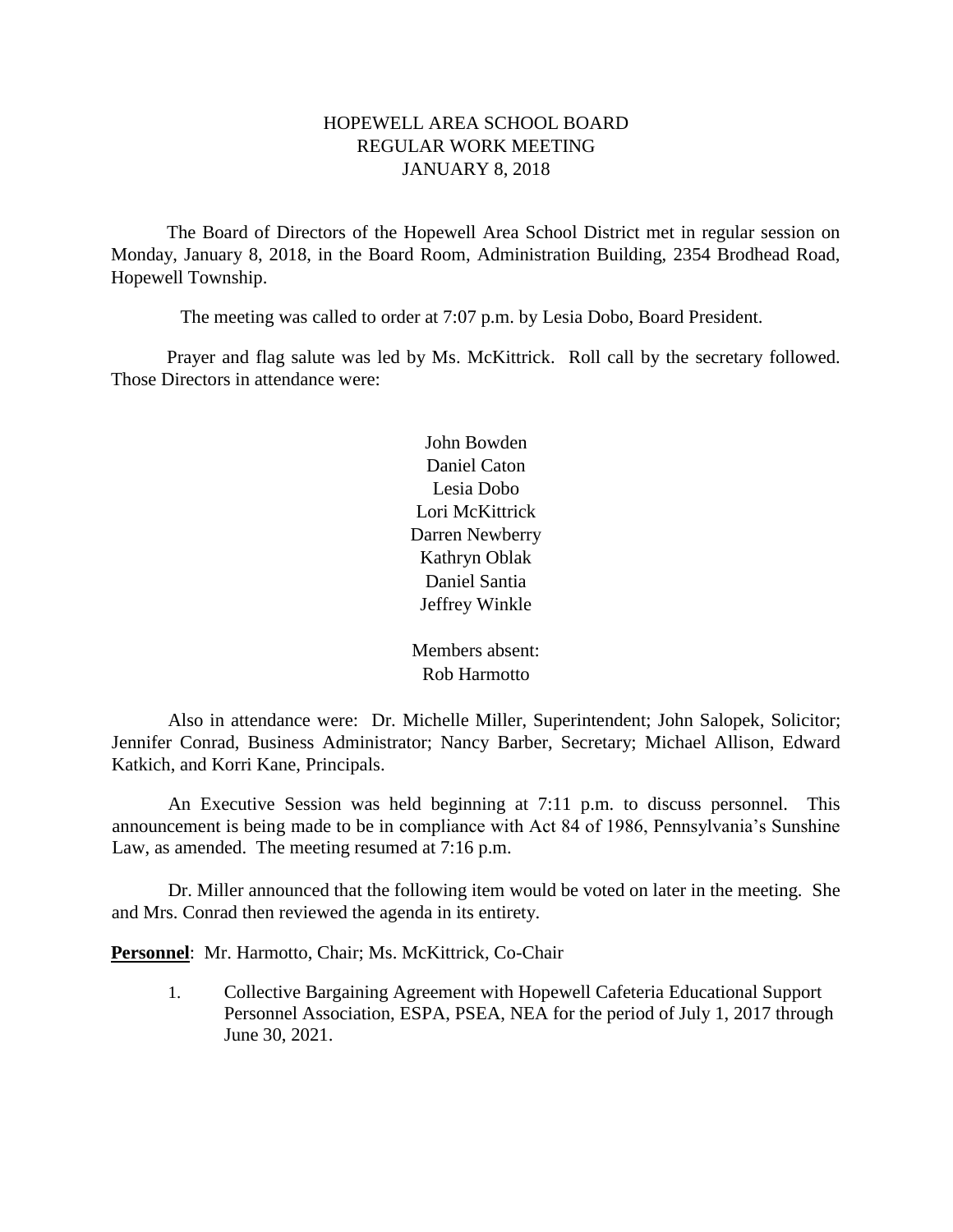The following items are for review this evening or will be voted on at the January 15, 2018 Board meeting.

# **Education/Curriculum/Instruction**

- 1. Informational:
	- a. 2017-2018 enrollment figures as of January 1, 2018.
	- b. January 2018 Calendar of Events for all schools.

# **Buildings and Grounds**

Recommendation to approve the following:

- 1. Amendment to lease agreement with Hopewell Youth Baseball to permit proposed lighting project at Hopewell Elementary School baseball fields as presented.
- 2. Informational:
	- a. Pool Schedule

Mrs. Conrad reviewed items under Finance and Budget that would be voted on at the January 15, 2018 Board Meeting.

# **Finance and Budget**

- 1. Resolution #1-2018, a Resolution of the Board of Directors of the Hopewell Area School District, certifying that the District will not raise the rate of any tax for the support of the public schools for the following fiscal year by more than its index, which for the 2018-2019 school year is 3.1%.
- 2. Request of Aliquippa Bucktails to purchase tax parcels #65-011-1301.000 and #65-011-1312.000 located on Sunny Brook Avenue out of repository. The 2015- 2016 and prior years taxes shall be exonerated.
- 3. Informational: Stephen Niedenberger from Hosack, Specht, Muetzel & Wood, LLP, Certified Public Accountants will present the audit report for the year ended June 30, 2017.
- 4. Audit Report of the Hopewell Area School District for the year ended June 30, 2017 issued by Hosack, Specht, Muetzel & Wood, LLP, Certified Public Accountants.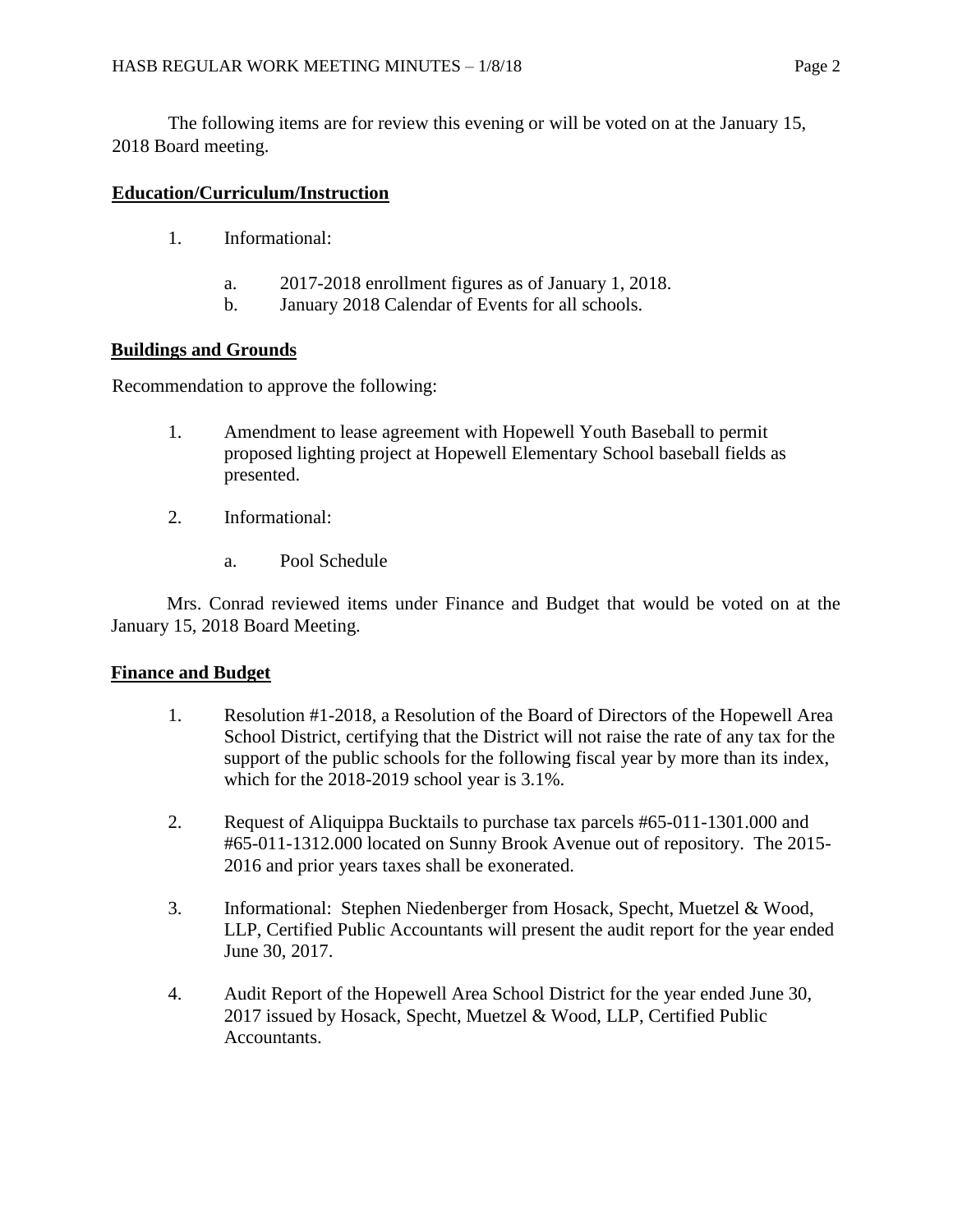The following information was provided to Board members as informational items.

#### **Legislative**

- 1. Informational:
	- a. Committee Chairs for 2018.
	- b. **Act 55**: Beginning in the 2018-2019 school year, the State mandates training for school directors. All re-elected school directors would be required to complete a two-hour advanced training and all other new directors will be required to attend a four hour training. The Department of Education has not identified the approved trainings at this time. More details will be provided as PDE provides guidance.
	- c. The Beaver Valley Intermediate Unit will provide Board members evening trainings on February 15, 2018 and March 8, 2018 from 6:30 to 8:30 p.m. Invitations will be sent out in the coming weeks.
	- d. PSBA Principles for Governance and Leadership.

# **Personnel**

- 1. Request of Essie Trimble, paraprofessional at the Senior High School, for an unpaid leave of absence from January 10, 2018 through February 19, 2018.
- 2. Change of employment status for Kim Barger from substitute transportation driver/aide to permanent bus driver, effective December 18, 2017.

# **Visitors**

No visitors wished to address the Board.

At this point in the meeting Mrs. Dobo returned to Personnel.

# **Personnel by Lori McKittrick, Co-Chair**

# **MOTION #1**

By Lori McKittrick, seconded by John Bowden, to approve the Collective Bargaining Agreement with Hopewell Cafeteria Educational Support Personnel Association, ESPA, PSEA, NEA for the period of July 1, 2017 through June 30, 2021. MOTION carried unanimously by an affirmative roll call vote of all Directors in attendance.